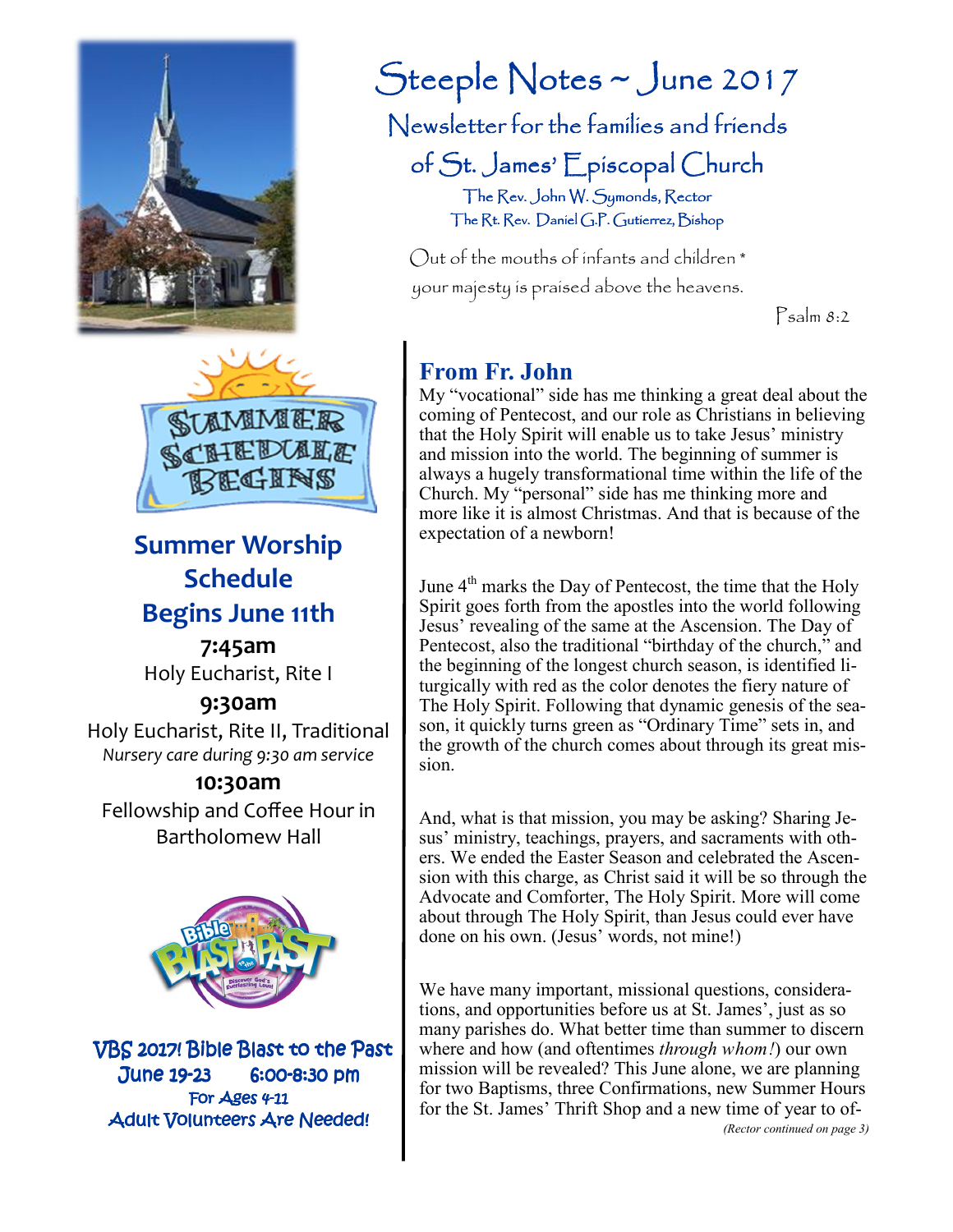

### **CONGRATULATION TO OUR GRADUATES**

**Emma Wagner** 

Downingtown West High School Spending a year in Central America doing service work Will enter West Chester University in fall 2018

## **Marisa D'Andrea**

Graduated from Maine College of Art (MECA) with her BFA on May 13

# **FAREWELL AND THANK YOU FROM JANICE AND JIM KELLER**

Dear Friends,

Jim and I were overwhelmed with the outpouring of good wishes for our journey to a new life in Florida. We would like to thank Fr. John for his prayer, Ed Engle for his kind words, Forever Endeavor – for everything, and Linda Scaffidi, George Fritze and the Rite 13 class for hosting our special coffee hour – the cake and other goodies were delicious!

St. James will always have a special place in my heart. I spent a summer looking for a new church, visiting several Episcopal churches, and even other denominations, but nothing felt right. I came to the 9:00 service at St. James and when I left, Father Tim recognized I was a visitor, asked my name and directed me to sign the visitor's book – something that had not happened at any other church I visited. I came back the next week, and he remembered me. I came back the third week, and was joined in the pew by George Fritze, who made sure I got to coffee hour, and introduced me to others. That was it – a year later, I was the "snack lady" for Sunday School, the following year, I was on the Vestry, and shortly thereafter joined Forever Endeavor.

St. James showed me what it truly means to "belong" to a church. It is much more than worshipping together each week. It means being willing to be part of something bigger than yourself. It means being there for your parish family - sharing in their joys and providing support through life's challenges. I will never forget what the members of this community have done for me. You prayed with me, and for me, through difficult times. You joined me in the simple pleasure of walking through nature on pleasant Saturday mornings, and you brought the joy of music back to my life. I have found friendships here that I know will continue. I believe it was in God's plan for me to find St. James and I will always be grateful.

*Sincerely, Janice Keller*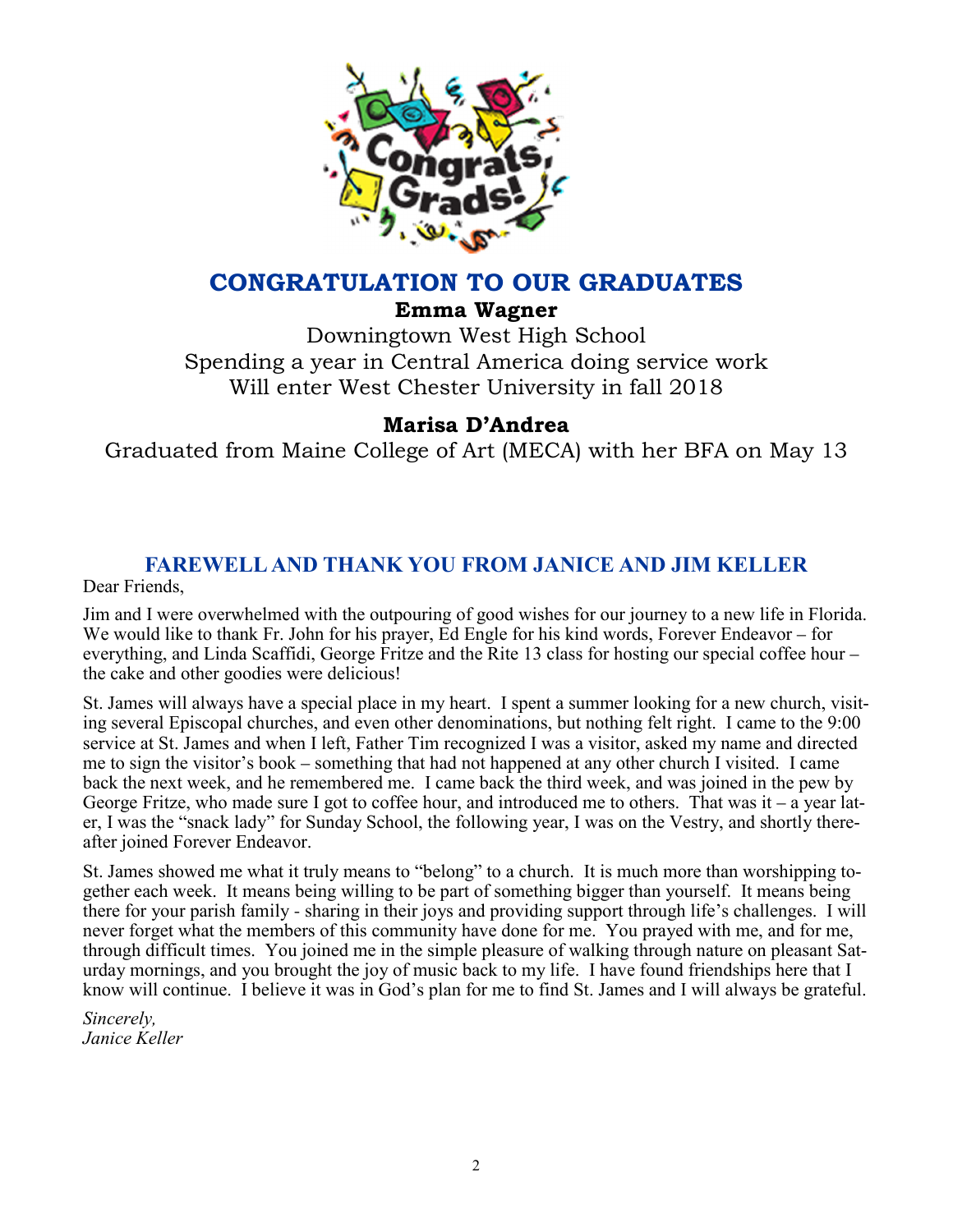#### *(Continued from page 1)*

fer Vacation Bible School. While the full chancel choir and Forever Endeavor will be winding down, as will Sunday Church School offerings, many other ministries will certainly be ongoing (think Outreach, think Property, think Finance & Administration). And others, will just begin taking flight (think yearround Stewardship, think pilgrimage and mission trips for youth and families). This June, my wife and our family will be in the final stages of planning for another "birth-day," that of course being a new baby!

Pentecost is the primary season of considering the Church's mission. What areas/ministries within St. James' do you perceive as needing more support? And, the corollary question is, what may you be seeking within your own spiritual journey that can assist you in traveling farther? Please offer all of this to God in prayer. And, this month, we ask for your ongoing prayers for our family's expected nativity. It is truly humbling to be sharing the vocational and the personal together in that, all new life comes about through God's Blessing, through that grace exhibited in His Son, Jesus, and the eternal gift of the Holy Spirit. Now as we welcome the Holy Spirit once again this Pentecost, let also be reminded where and how (*and through whom!*) Love and Truth have their meaning, and how through God's constant Invitation calls us to take Jesus' Gospel into the world…

"*Jesus said to them again, 'Peace be with you. As the Father has sent me, so I send you.' When he had said this, he breathed on them and said to them, "Receive the Holy Spirit.*" [John 20:21-22 NRSV]

Fr. John+



# Blow Your Own Horn (with the St. James' Choir)

Do you play the trumpet? Would you like to play an occasional piece – maybe an introduction to a hymn or a trumpet prelude—with our choir? We would love to hear from you about making beautiful music together! Contact Jill Lewis at jlewis88keys@aol.com or Dick McConnell, at sgtmac69@verizon.net



#### **HOSPITALIZATION REMINDER**

It is important to notify the rector or parish administrator when you or a family member is in the hospital. Due to privacy laws, hospitals are no longer able to give the church information. **Please let us know when you are in the hospital**. After hours pastoral emergencies, our rector can be reached at 610-314-5482.

#### **Do you need help with meals?**

Our Ministry of Meals can help. Contact the parish administrator or Mandy Watson at mwatson0207@icloud.com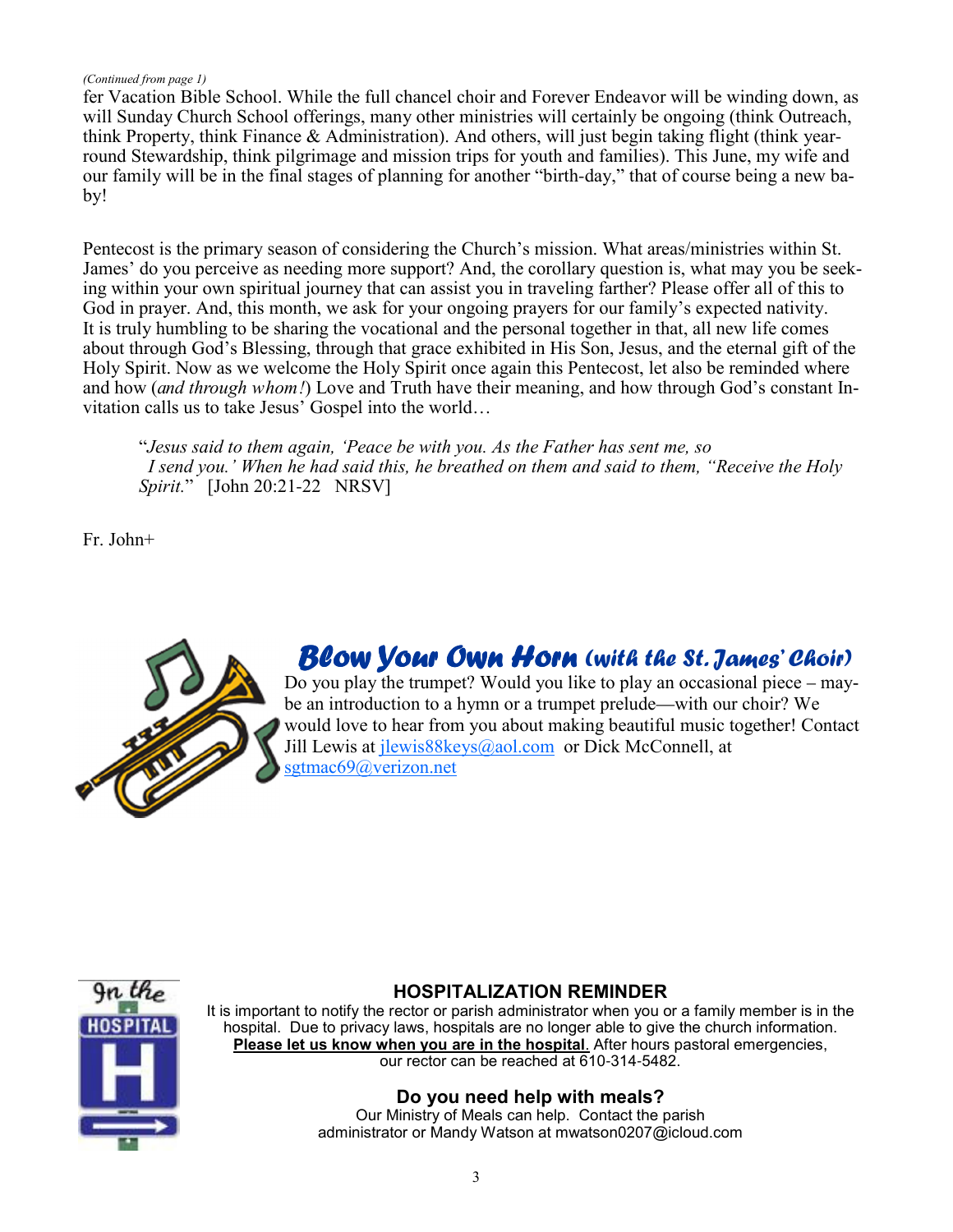### **ALTAR FLOWERS ON SUNDAY**



Did you ever wonder what happens to the altar flowers after Sunday's services? St. James Altar Guild has a group of parishioners who deliver the flowers after the 11:00 service to St. James attendees who are ill, celebrating a birthday, new baby or home, or contributors who donated flowers in memory or thanksgiving for a loved one. I am appealing to all services, but most prominently to the 11:00 service attendees. Can you find it in your heart to see another parishioner enjoy the colorful flowers from the St. James altar? As one who has taken part in this outreach, it is rewarding to see the smiles of joy when the flowers are presented.

Our delivery schedule is firm through June 30, and I will be working on July through December for 2017. Luann has instituted a dynamite plan which is most helpful. If this ministry appeals to you, please contact Jean Frank at  $jfrank228@$ comcast.net or 484-288-8184 and get yourself on the schedule. You won't be sorry that you did.

#### **AUCTION UPDATE**

Thank you to all of our donors, attendees and volunteers. It was nice to see so many new members join in the festivities. We could not have had a successful auction without you. Thank you once again to Carol McConnell for her dedication to this ministry. The auction not only serves the financial health of the parish but also allows us to come together in fellowship as we grow in our faith to help others through our outreach ministries in the greater community and as we reach in to help and support each other.

The financial results are total net income of just over \$19,600 with \$1,555 *(funded by the sale of Bobbie Carpenter's famous fudge, baked by her daughter, Peggy)* going to support youth activities.



# VOLUNTEERS ARE NEEDED TO HOST COFFEE HOUR

Contact our Coffee Hour Coordinator, Diane Brown at diane.brown305@gmail.com with questions and for more information

As host of coffee hour, you need to bring half  $\psi$  half and any of these suggested goodies: crackers, pretzels, cheese, fruit, cookies, baked goods, mini bagels, donuts. You also need to set up, make the coffee

and clean up. Pair up with a co-host and split the duties!

Signup sheet is on the bulletin board in the hallway, just waiting for you to volunteer!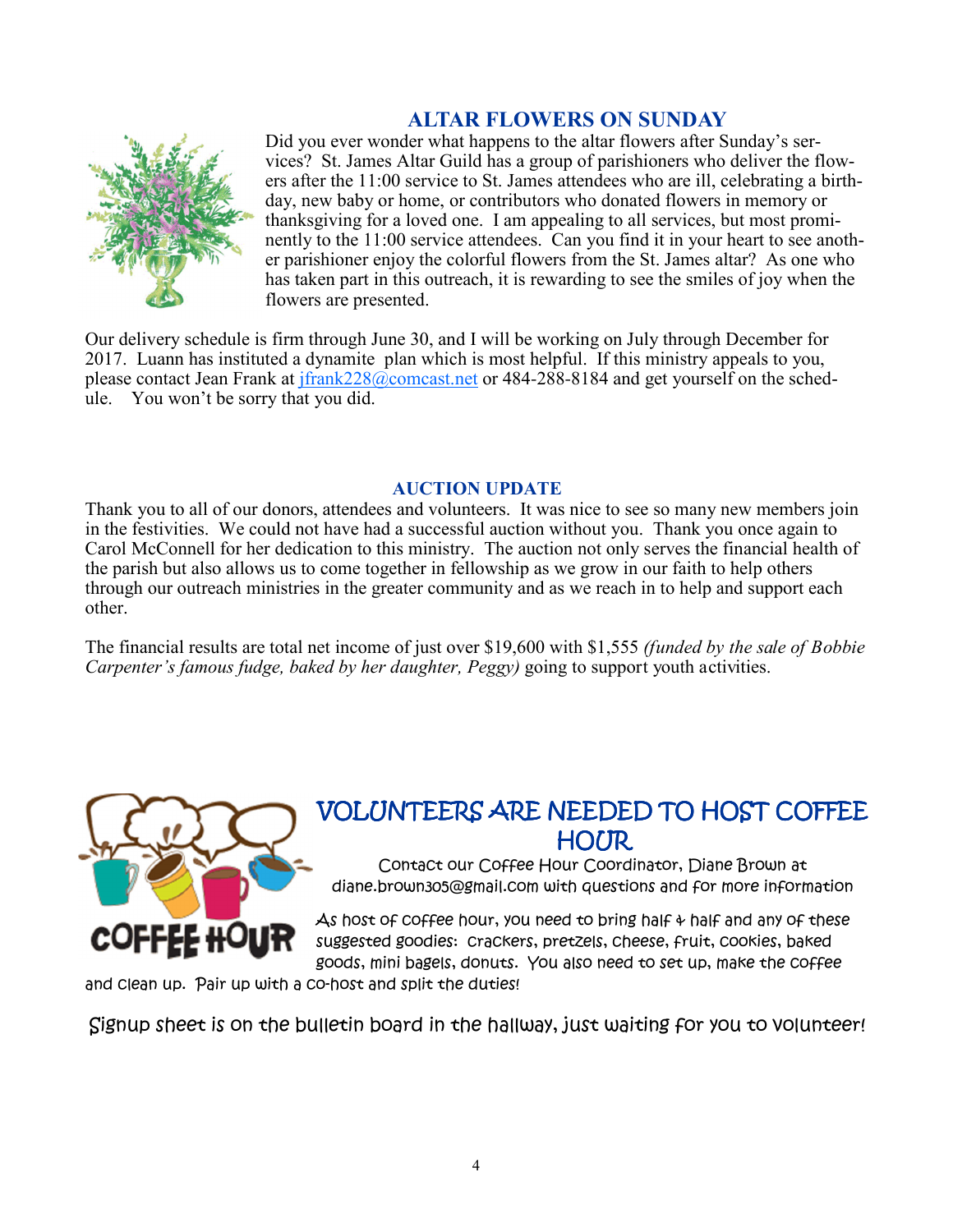# Happy Birthday!

| Kevin Prendergast   | June 1         |
|---------------------|----------------|
| Jessica Prendergast | June 2         |
| Leah Umile          | June 3         |
| Frank Torelli       | June 4         |
| Janice Keller       | June 5         |
| Karen Samuelson     | June 7         |
| Nolan Clauser       | June 9         |
| Charlie Kimber      | June 9         |
| Precious Turay      | June 10        |
| Olivia Halpin       | June 11        |
| Ryan Halpin         | <b>June 11</b> |
| <b>Andy Leister</b> | June 11        |
| Tim Edge            | June 15        |
| Carys Wallace       | June 15        |
| Cathy Dazio         | June 16        |
| Mary Mattia         | June 16        |
| Macayla Symonds     | June 17        |
| Charlotte Barger    | June 18        |
| Carol McConnell     | June 18        |
| Andrew Tritz 4th    | June 18        |
| Nicole Kosits       | June 21        |
| Pat Miller          | June 22        |
| Barb DiOttavio      | June 23        |
| Nathaniel Johnson   | June 23        |
| Zoey Lindner        | June 23        |
| Gwen Settle         | June 23        |
| Caleb Deitcher      | June 24        |
| Megan Craig         | June 25        |
| Amanda McCann       | June 25        |
| Ed Engel Jr.        | June 28        |
| <b>Sis Lonsdale</b> | June 28        |
| Seth Adams          | June 29        |
| <b>Chuck Hess</b>   | June 30        |

#### **Free is Good**

- Free first order of checks\*
- No annual fee VISA® Debit Card
- Quickly and conveniently pay bills online 24/7
- Make one-time payments /schedule regular automated payments Call 484-691-DNB1 or visit dnbfirst.com.

**DNBFIRST BANKING SINCE 1860 Member FDIC** 



 *Altar Flowers are offered in loving memory of and thanksgiving for*

#### *June 4 John Lonsdale*

#### *June 11*

*Mary Cross Scott Smyth*

### *June 18*

*William Yearsley and Gwenn Yearsley Voss William and Joan Louise Van Roden*

*Altar Flowers can be given each Sunday (except during Lent) in memory of or in thanksgiving of a loved one. Please fill in the date you would like in the Altar Guild Flower Book located on the table outside the Chapel. Envelopes for payment (\$50) are next to the book.* 

#### **Support Group Meetings In Bartholomew Hall**

| Monday           | $7:00$ pm | Monday Message Open AA                              |
|------------------|-----------|-----------------------------------------------------|
| Tuesday: 8:00pm  |           | NA                                                  |
|                  |           | 1 <sup>st</sup> Tuesday of month 8:00pm District AA |
| Friday:          | 8:00pm    | AA and Al Anon                                      |
| Saturday: 6:30pm |           | AA                                                  |

All church or preschool committees/groups need to contact the parish office to schedule use of the building